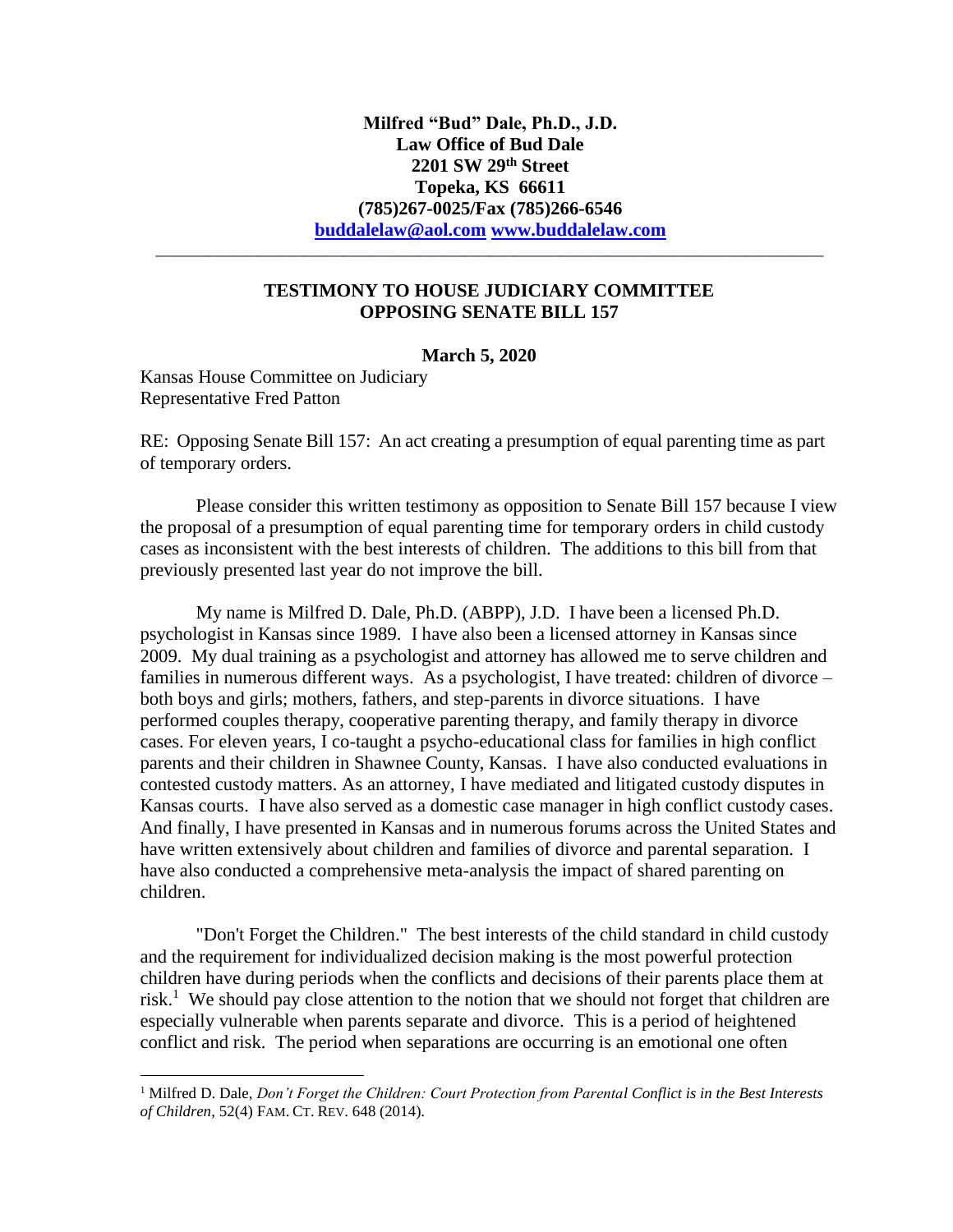fraught with a myriad of emotions for all involved. Anger, a sense of betrayal, or a lack of trust are a few of the many emotions making this period especially difficult for the parties. In instances of abuse or domestic violence, this period is more dangerous and carries heightened risks for increases rather than decreases in violence. Bullying, coercive control, and power dynamics are often part of the disagreements that led to the divorce and make finding solutions more difficult.

Imposing an equal time parenting plan on children during one of the most vulnerable times of their lives is not in the best interests of children. It instead places them at heightened risk for behavioral, emotional, and psychological problems and stresses, particularly when the dispute of the parents involves conflict, disagreement, and abuse or violence.

The available social science research does not support equal parenting time as best for all children. During 2018 and 2019, I systematically reviewed the claims by the father's rights and equal parenting presumption advocates. These claims have included the impossible notion that the research demonstrates that joint physical custody "causes" positive child adjustment. This is simply not true.

The research does show that children of divorce or parental separation do better when both parents are involved. It does show that the way children are treated by their parents matters and that authoritative parenting, where parents are involved in their children's lives and have positive relationships, is good for children. But the research also shows that not all parents are good parents, not all of them have been involved with their children in positive ways, and not all parents can relate to their children in ways that benefit the children. In short, parents can positively influence their children, but whether they do is a fact-specific issue.<sup>2</sup> Social science research continues to show that children of divorce and separated parents often score lower (as a group) than children of married parents or intact families. I have presented this data at two international conferences and numerous bar associations meetings.<sup>3</sup>

Most child custody experts believe shared or equal parenting time approaches have their place and should be considered under the right circumstances. In 2013, I participated with more than thirty other child custody experts in a national Think Tank About Shared

<sup>2</sup> Milfred D. Dale, *Of course, quantity AND quality of nonresidential father involvement matters … as part of every individualized best interests of the child determination: Commentary on Adamsons 2018 article*, J. CHILD CUSTODY (2019).

<sup>3</sup>Milfred Dale, *A Meta-Analysis of Child Adjustment in Different Custodial Arrangements*, AFCC Webinar Series, July 17, 2019; Milfred Dale & Austen McGuire, *More Data, Less Woozle: Defending Individualized Best Interests in the Shared Parenting Debate*, 56th Annual AFCC Conference, Toronto, CA; Milfred Dale, *The Woozling for 50/50 Parenting Time & the Actual Research Data: Implications for Best Interests Determinations & Family Lawyers*, Sedgwick County Bar Association Meeting, Wichita, KS, May 3, 2019; Milfred D. Dale, Stephanie Gusler, & Austen McGuire, *To Stop a Woozle: A Meta-Analysis of Shared Versus* 

*Primary Parenting*, AFCC 13th Symposium on Child Custody, Denver, CO., November 9, 2018; Milfred D. Dale, Stephanie Gusler, & Austen McGuire, *The Woozling of 50/50 Parenting Time and the Actual Research Data: Implications for Family Law*. Wyandotte County Bar Association Meeting, Kansas City, Kansas, October 17, 2018.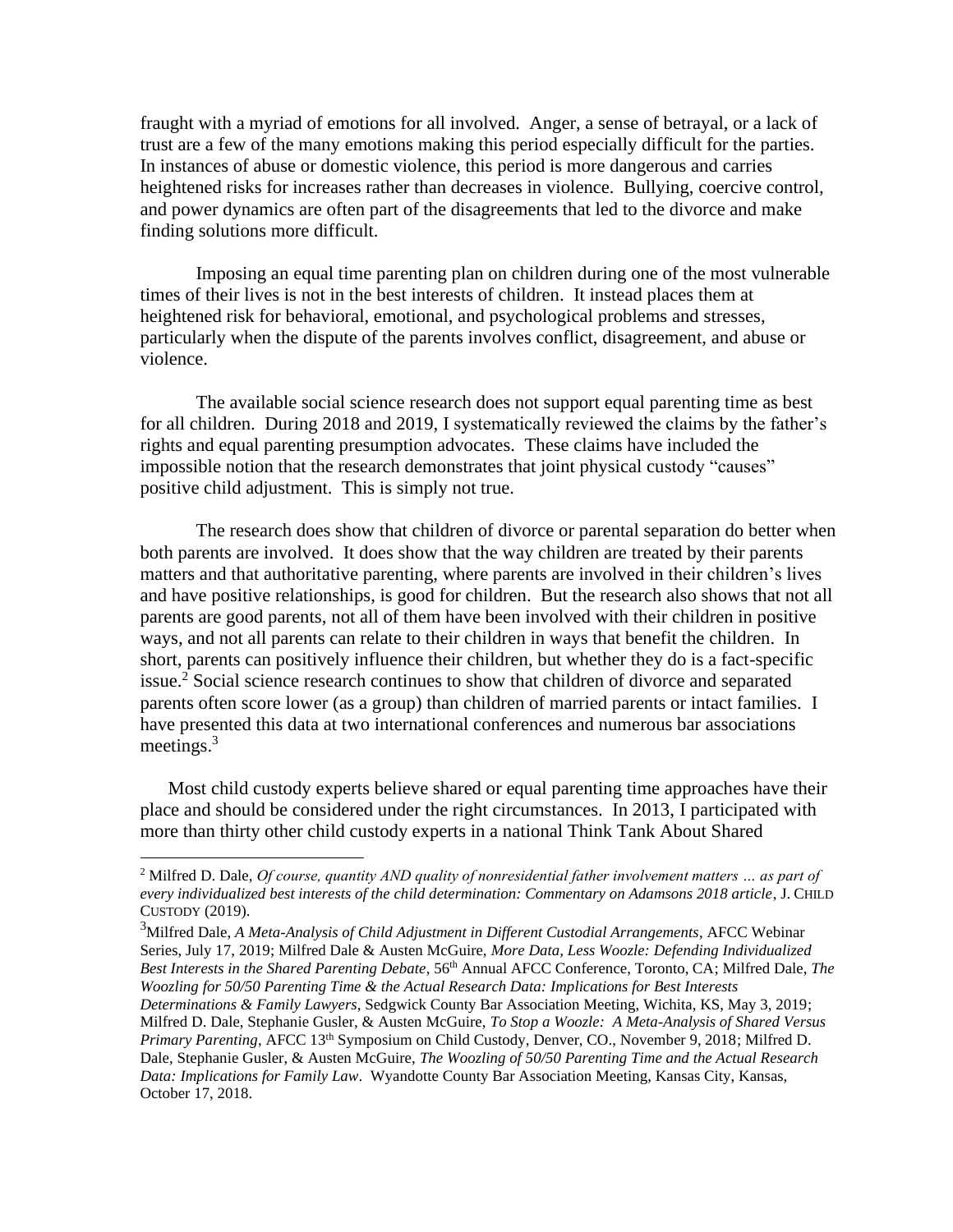Parenting sponsored by the Association of Family and Conciliation Courts (AFCC). This group spent three days extensively reviewing the scientific literature, the social policy debates, and the needs of children and families in relation to shared parenting. It issued two papers about shared parenting. Please note, the term "shared parenting" in the professional literature references parenting plans where the nonresidential parent has the child at least 35% of the time. SB 157 is talking about "equal time." In summarizing the literature on shared parenting time, this Think Tank provided five conclusions:<sup>4</sup>

- 1. The most effective decision making about parenting time after separation is inescapably case specific.
- 2. Statutory presumptions prescribing specific allocations of shared parenting time are unsupportable because no prescription will fit all, or even the majority of, families' particular circumstances.
- 3. Social science research strongly supports shared parenting (i.e., frequent, continuing, and meaningful contact) when both parents agree to it. There is also empirical support for shared parenting under broader conditions (e.g., some forms of parental conflict or disagreement) for children of school age or older.
- 4. There is no "one-size-fits-all" shared parenting time even for the most vulnerable of families. [There is no conclusive research evidence about the impact of overnights on long term parent-child relationships and child well-being. Shared parenting in the midst of high conflict is generally not in the children's best interests. And family violence usually precludes shared parenting.].
- 5. A majority of the Think Tank participants supported a presumption of joint decision making, while a substantial minority espoused a case-by-case approach.

One expert commenter wrote against shared custody presumptions, particularly when parents could not resolve things themselves, noting:

Entering a courthouse to ask a judge to decide a parenting plan for children communicates an inability for one or both parents to work together in the best interests of children. . . . [B]y the time most parents face a judge, one can safely assume that they have had access to many friends, family members, counselors, lawyers, parent education programs, or mediators who have told them to work out their differences. Countless people would have told them that, while they are separating as intimate partners, they will be parents forever. Many people have told them that conflict hurts children. By this stage of appearing in court, the average parent should be starting to appreciate the emotional and financial costs of litigation.<sup>5</sup>

<sup>4</sup> Marsha Kline Pruett & Herbie DiFonzo, *Closing the Gap: Research, Policy, Practice, and Shared Parenting*, 52(2) FAM. CT. REV. 152 (2014); Volume 52, Issue 2 of the 2014 Family Court Review is devoted to the debate about the drawbacks, effects, and impacts of shared parenting.

<sup>5</sup> Peter Jaffe, *A Presumption Against Shared Parenting for Family Court Litigants,* 52 FAM. CT. REV. 187 (2014).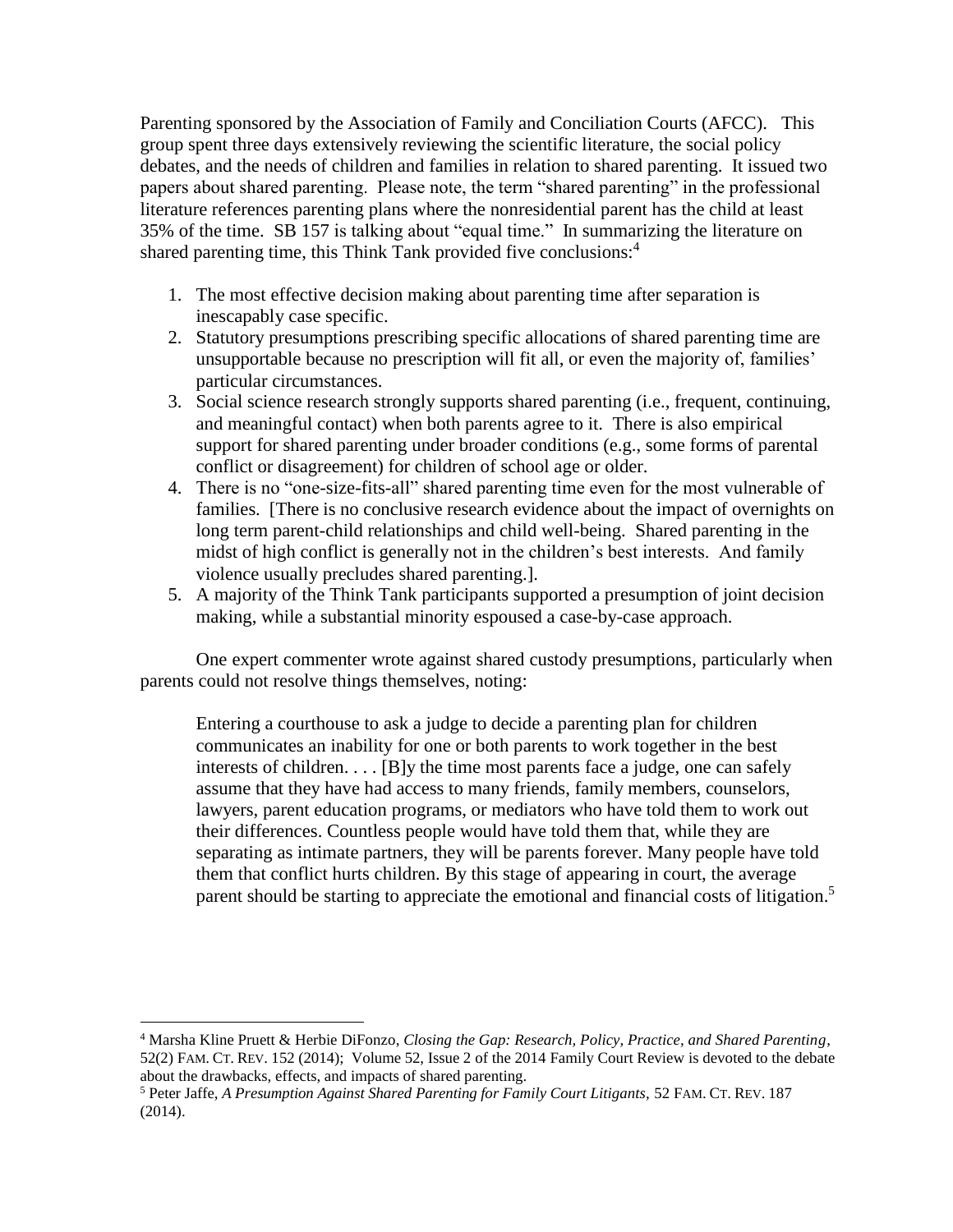There is research that parents who choose to do shared parenting are healthier (and so are their children)<sup>6</sup> and wealthier,<sup>7</sup> but this data does not demonstrate shared parenting "causes" or "produces" healthier children. The research does reflect that children do better in shared parenting plans when the parents are more child-centered and when the parents are capable and willing to make the extra effort the arrangement requires.<sup>8</sup>

Shared and equal time parenting schedules create high demands for high levels of parental engagement, when the research shows that as many as 40 percent of divorced families eventually settle into parallel parenting arrangements where parents have little interaction with each other.<sup>9</sup> Most estimate that between 25 and 30 percent of families accomplish truly engaged and shared parenting. The remaining 20 to 25 percent have difficulties with varying levels of parental conflict, abuse, alienation, mental illness, and substance abuse. There is also the unfortunate reality that many fathers have no contact with their children. $10<sup>-10</sup>$ 

But the most important rationale against a shared or 50/50 shared parenting presumption is that it shifts the focus from meeting the children's needs to the desires and rights of the parents. The strongest argument for individualized parenting plans for every child is that

. . . each recommendation, each decision made, considers the individual child's developmental and psychological needs. Rather than focusing on parental demands, societal stereotypes, cultural tradition, or legal precedent, the best interest standard asks the decision makers to consider what this child needs at this point in time, given this family and its changed family structure. There is no other way to address a child's best interest. The best interest standard represents a willingness on the part of the court and the law to consider children on a case-by-case basis rather than adjudicating children as a class or a homogeneous grouping with identical needs and situations. Even though time-consuming, it is society's way of acknowledging that children's needs are important and unique. $1111$ 

In 2018, I wrote about the importance of quantity and quality of nonresidential father involvement in response to an article that proposed shared or equal parenting time. The title of this article is: "Of course, quantity AND quality of nonresidential father involvement matters … as part of every individualized best interests of the child determination:

<sup>6</sup> Linda Nielson, *Joint Versus Sole Physical Custody: Outcomes for Children Independent of Family Income and Parental Conflict,* J. CHILD CUSTODY 1 (2018); Robert Bauserman, *Child Adjustment in Joint-Custody Versus Sole-Custody Arrangements: A Meta-Analytic Review*, 16(1) J. FAM. PSYCHOL. 91 (2002).

<sup>7</sup> Marygold S. Melli & Patricia R. Brown, *Exploring a New Family Form – The Shared Time Family*, 22 INT'<sup>L</sup> J.L. POL'Y 231 (2008).

<sup>8</sup> CHRISTY M. BUCHANAN, ELEANOR E. MACCOBY & SANFORD M. DORNBUSH, ADOLESCENTS AFTER DIVORCE (1996).

<sup>9</sup> Matthew J. Sullivan, *Coparenting and the Parenting Coordination Process*, 5(1) J. CHILD CUSTODY 4 (2008). <sup>10</sup> For a review of living arrangements and father involvement, *see* Pew Research Center website: [http://www.pewsocialtrends.org/2011/06/15/chapter-1-living-arrangements-and-father-involvement/.](http://www.pewsocialtrends.org/2011/06/15/chapter-1-living-arrangements-and-father-involvement/)

<sup>11</sup> Joan B. Kelly, *The Best Interests of the Child: A Concept in Search of Meaning,* 35(4) Ass'n Fam. Concil. Cts. 377, 385 (1997).